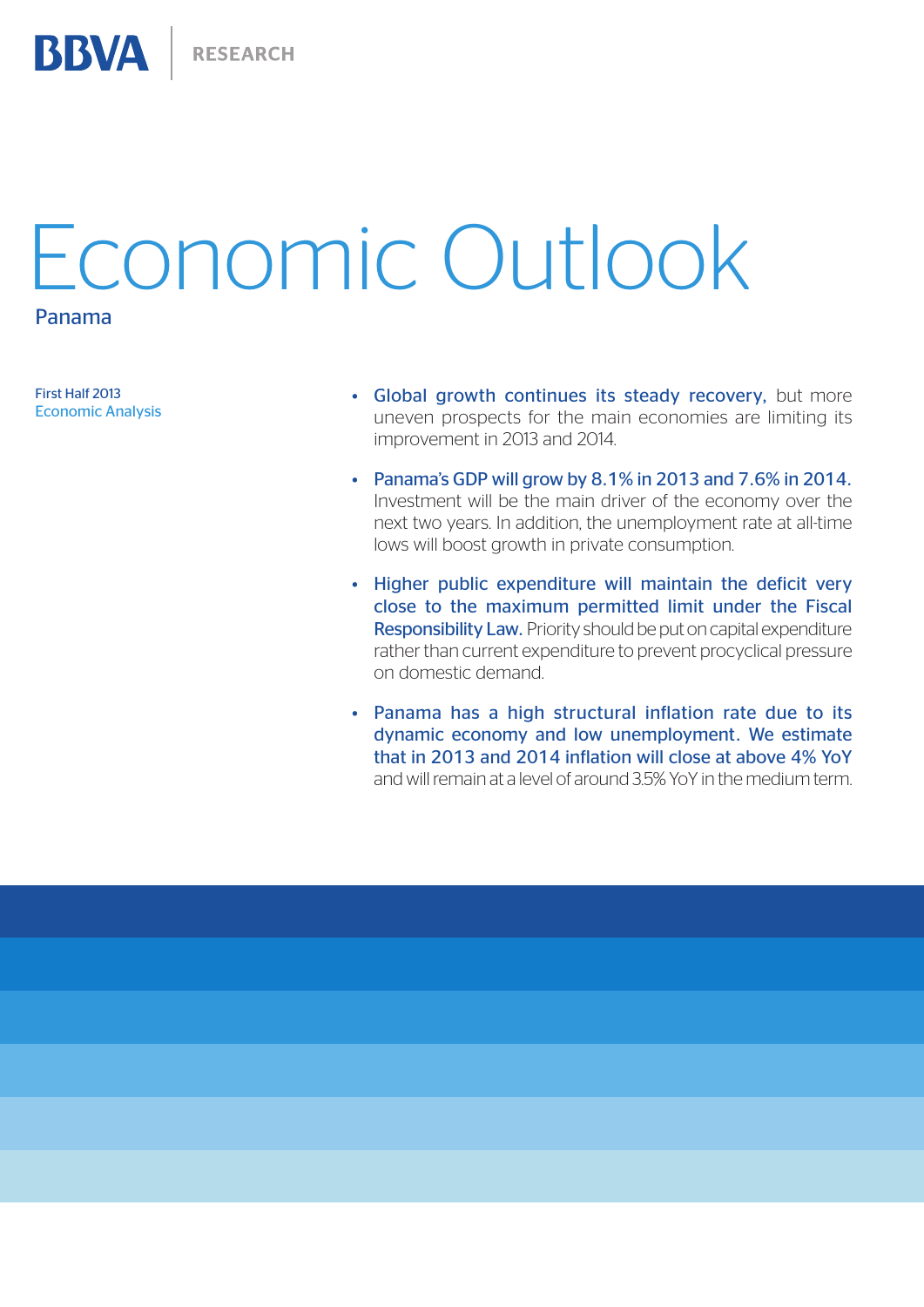

| 3. Panama: strong economic growth<br>Box 1. Challenges in the labor market to maintain productivity and    |  |
|------------------------------------------------------------------------------------------------------------|--|
| 4. Panama has a high structural inflation rate<br>due to its dynamic economy and unemployment              |  |
| 5. The fiscal deficit will remain very close to                                                            |  |
| 6. Reduction of global trade and lower capital flows<br>to emerging countries are the external risks faced |  |
|                                                                                                            |  |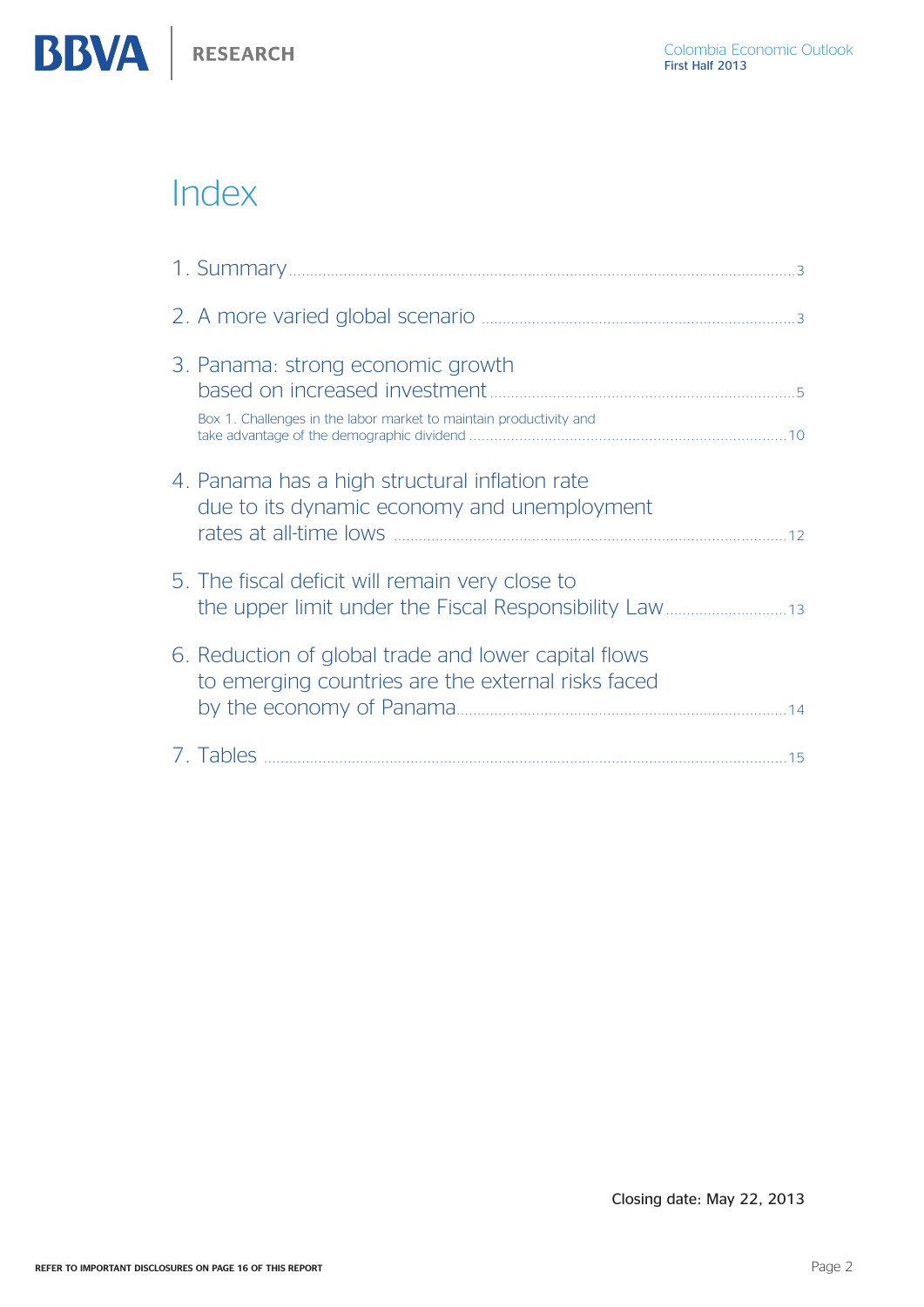## <span id="page-2-0"></span>1. Summary

Global growth continues its steady recovery, but more uneven prospects for the main economies are limiting its improvement in 2013 and 2014.

In the euro zone the recovery has been delayed until 2014, despite the role of the ECB as a firewall for financial tensions, aided by the boost provided to banking union. The ECB has been surprisingly effective as a guarantor of the euro against shocks such as the disordered bailout of Cyprus, the political situation in Italy and the ruling by the Portuguese Constitutional Court.

In Panama, leading indicators at the start of 2013 suggest a very gradual slowdown in the economy, although growth rates will remain high. This process of economic slowdown will be positive in helping to adjust expansion to levels closer to the country's potential GDP.

According to our forecasts, Panama's GDP will grow at 8.1% in 2013 and 7.6% in 2014. Playing a key role in this expansion will be investment, which will grow at an annual average of 11.4% over the two years, and public consumption. In addition, the unemployment rate at alltime lows boosts growth in private consumption, although at slower rates than the GDP. Growth in export services will gather pace in the second half of the year. New sources of expansion should be found to replace public expenditure and guarantee a long-term growth.

Adjustment in the current-account deficit will continue in 2013 and 2014, supported by a slowdown in domestic demand. The current-account deficit for the two years will be 8.8% and 7.7% of GDP, respectively.

The fiscal deficit will come in at 2.8% of GDP in 2013 and 2.7% of GDP in 2014. However, the recent government decisions increasing the upper limit of the Fiscal Responsibility Law for 2013 introduce an upward bias to the figures. In addition, some state-owned companies that are highly committed to the public expenditure plan on large projects are not included in the accounting of the deficit, and this could be underestimating short and medium-term fiscal pressures.

Panama has a high structural inflation rate due to its dynamic economy and record low unemployment rates. We estimate that inflation will end 2013 and 2014 at above 4% YoY and will remain at a level close to 3.5% YoY in the medium term. In the medium term, the main risk will continue to be wage pressures arising from a tight labor market.

The external risks faced by Panama's economy come from a reduction in global trade and lower capital flows to emerging countries. A deterioration in the volume of global trade that reduced demand for services derived from the Canal could limit the benefits from its expansion. At the same time, a scenario of a squeeze on external finance would lead to a new adjustment of domestic demand and limit economic growth in the medium term.

# 2. A more varied global scenario

Global growth continues its steady recovery, but the very different prospects for the leading economies are limiting the improvement in GDP in 2013 and 2014. Quarterly global GDP growth, estimated at 0.7% by BBVA Research at the start of 2013, will have been slightly over 0.6% in the last quarter of 2012, but available indicators point to growing disparity in economic activity, particularly between the most developed economies, with the euro zone once more lagging behind the U.S. and even Japan. In turn, emerging economies will continue to underpin global growth. Overall, the rate of global growth in 2013 is expected to be 3.3%, only 0.1 point above the figure estimated for 2012 (Chart 1). In 2014, the rate will be close to 4%, although the risks continue to be downside.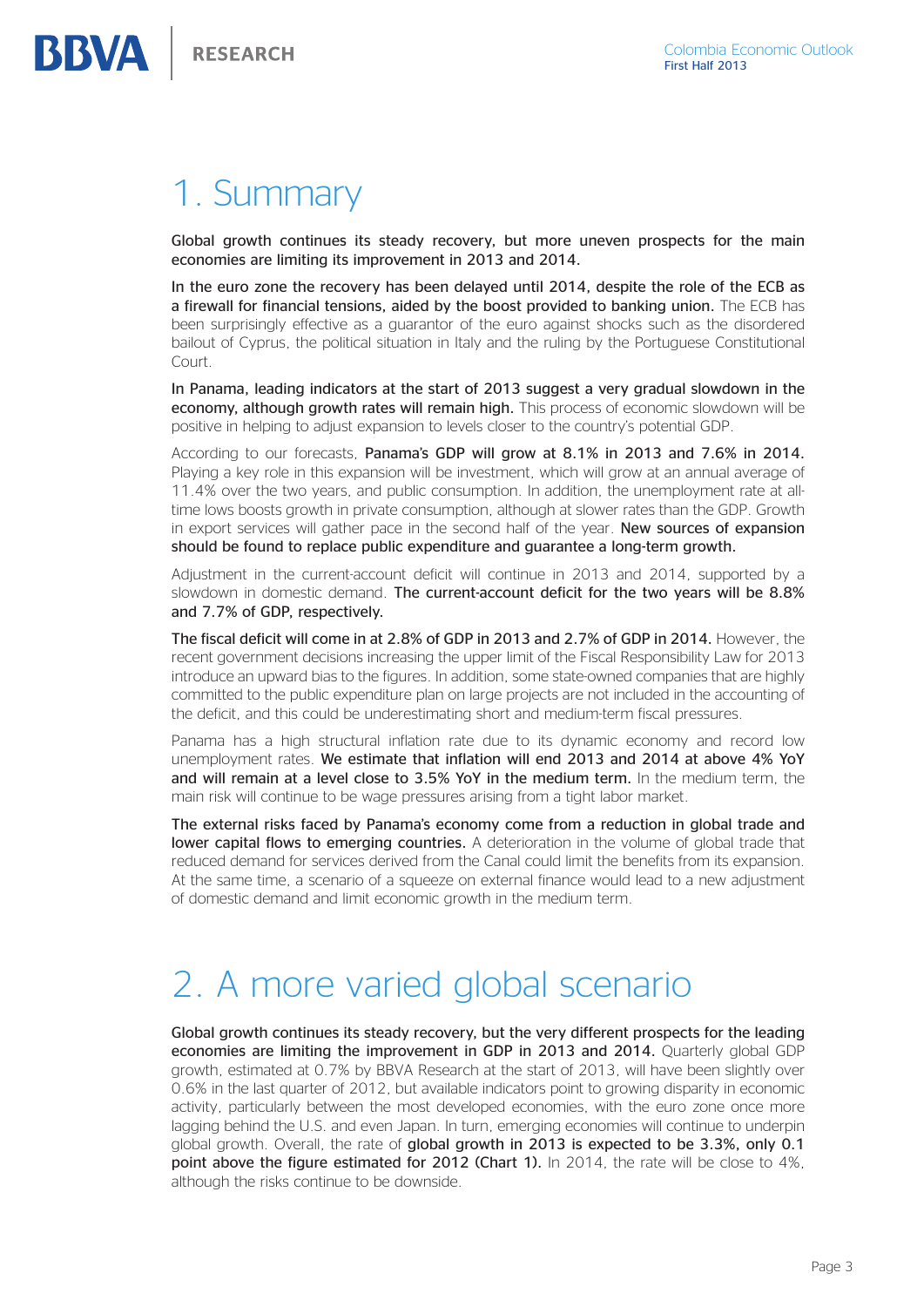In the euro zone the recovery has been delayed until 2014, despite the role of the ECB as a firewall for financial tensions, aided by the boost provided to banking union. The ECB has been surprisingly effective as a guarantor of the euro against shocks such as the disordered bailout of Cyprus, the political situation in Italy and the ruling by the Portuguese Constitutional Court. As a result, the markets and financial tensions have only reacted to these events to a limited extent (Chart 2). On the negative side, economic indicators show a general cyclical weakness beyond the European periphery, which justifies the ECB's recent interest-rate cut.

This is a positive measure, although it is unlikely in **itself to reduce the financial fragmentation** that is already having less impact on sovereign issuers and even large corporations, but is continuing to affect households and companies due to the **uneven operation of the banking** channel. The conditions of credit supply in the area as a whole continue to tighten while demand for credit is falling in peripheral countries. Something more is needed than the extension of the liquidity facility for banks at least until mid-2014; measures currently being studied have to be implemented to boost finance for business, with the participation of institutions such as the European Investment Bank.

In this context, our scenario includes a downward revision of euro zone growth. We estimate GDP will fall by 0.1% in 2013 and rise by 1% in 2014, 0.4 and 0.3 points, respectively, below the forecasts in our January publication. In any event, the risks continue to have a downward bias. A key point is that Germany must not remain the only source of growth in the area thanks to its easy access to finance, high level of competitiveness and greater exposure to the best performing sources of global demand.

An additional consequence of the weakness of the European cycle is the growing debate on the appropriate level of fiscal consolidation. It has achieve a credible timetable for cutting the deficit without leading to such a short-term deterioration in growth that it makes the adjustment effort a waste of time. The European Commission's support for the postponement of the public deficit targets in some European countries is in line with the idea of stressing the quality and composition of the fiscal adjustment and emphasizing structural reforms above short-term objectives. What is Europe missing? More determined progress towards banking union, shifting the debate on deficit targets to structural measures, and a firmer commitment to the reforms in the peripheral countries.

In the U.S., the strength of private demand is sustaining growth prospects despite the brake of fiscal adjustment. Uncertainty regarding fiscal policy in the short term has receded with respect to scenarios that included the closure of government offices (although credible longterm fiscal consolidation measures have still not been taken). The elimination of some tax breaks and the entry into force of expenditure cuts have not triggered alarms in the financial markets (Chart 2), nor do they appear finally to have provided a substantial brake on private expenditure, thanks to monetary expansion that is maintaining very favorable financing conditions and is contributing to the improvement of income and wealth. Thus it is reasonable to maintain growth prospects for 2013 at 1.8%, despite the downward surprise of public demand in the GDP figures for the last two quarters.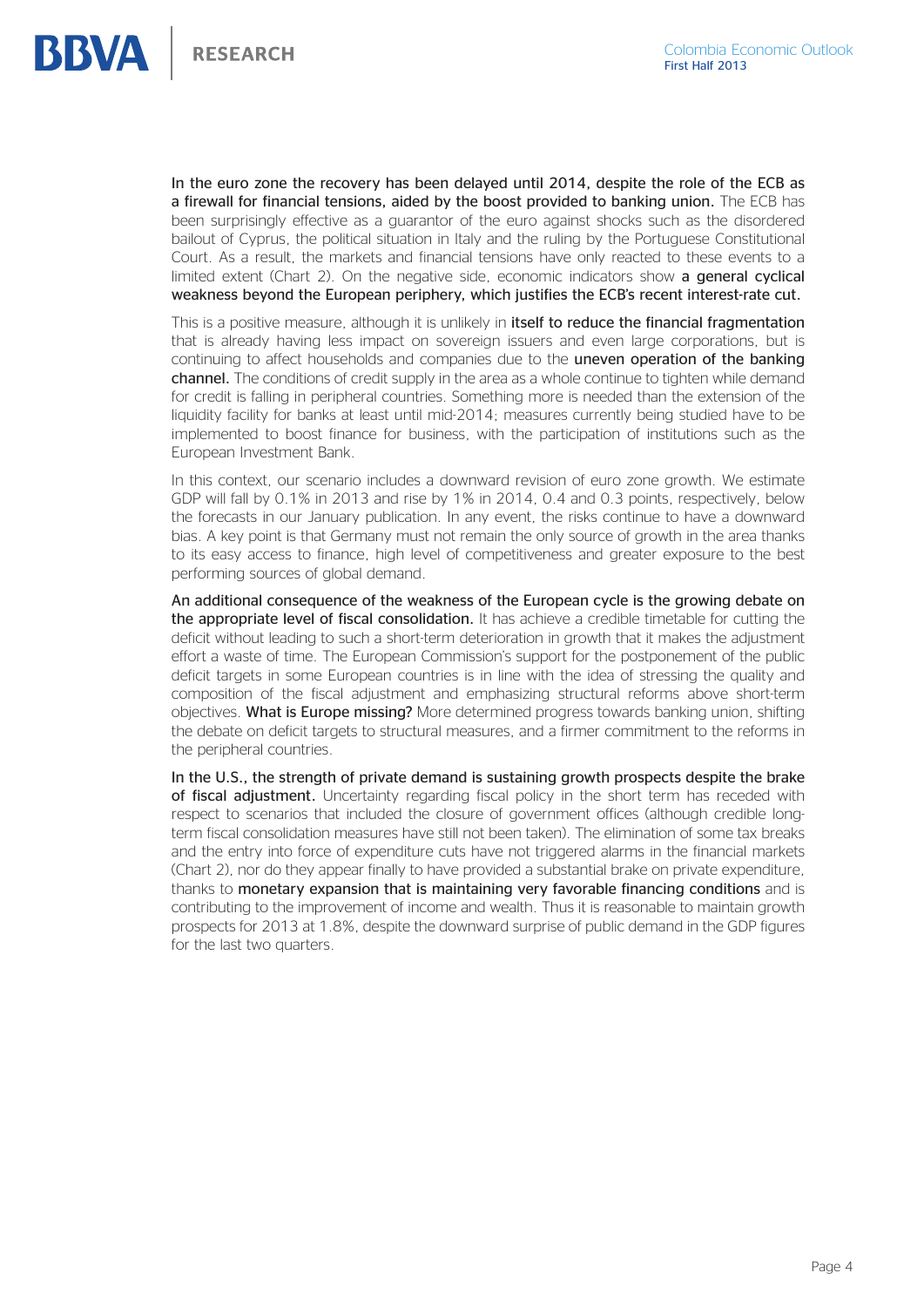<span id="page-4-0"></span>

The EAGLEs are the emerging countries that will contribute most to growth over the next 10 years. They are: China, India, Indonesia, Brazil, Russia, Korea, Turkey, Mexico and Taiwan. Source: BBVA Research

The Chinese economy lost steam in the first quarter of 2013, with a negative surprise of weak investment, despite the greater strength of foreign demand and growth remaining in line with the government's target of 7.5% for 2013. The measures implemented to limit domestic financial fragility appear to have contributed to the slowdown. However, the change in the growth model towards a greater weight of consumption continues. With inflation also lower than expected, there is less pressure on tightening monetary conditions, so authorities have room for maneuver, given their commitment to sustainable growth for achieving the announced growth target. That is why our growth forecast for China remains unaltered at 8% for 2013 and 2014.

The path of sustained monetary expansion, which the Central Bank of Japan has now joined, involves challenging problems. The idea that investors looking for returns will move to more risky assets may lead to valuations in some markets that are a long way from their long-term fundamentals, which could lead to disordered adjustments when the stimuli are withdrawn. This risk is growing because of the lack of coordination between central banks with quantitative expansion policies, each focusing on its respective domestic anchored inflation targets and sustainable growth. In the case of emerging economies, although for now they are supporting the major capital inflows well, it is essential to remain vigilant regarding the domestic excesses this could generate.

# 3. Panama: strong economic growth based on increased investment

### Panama chalks up three consecutive years of accelerating growth rates

Over the three years from 2010 to 2012, the Panamanian economy grew at an average annual rate of 9.7%, making it the most dynamic country in Latin America. GDP growth was boosted by the construction and mining sectors, where growth rates were close to an average of 20% each year.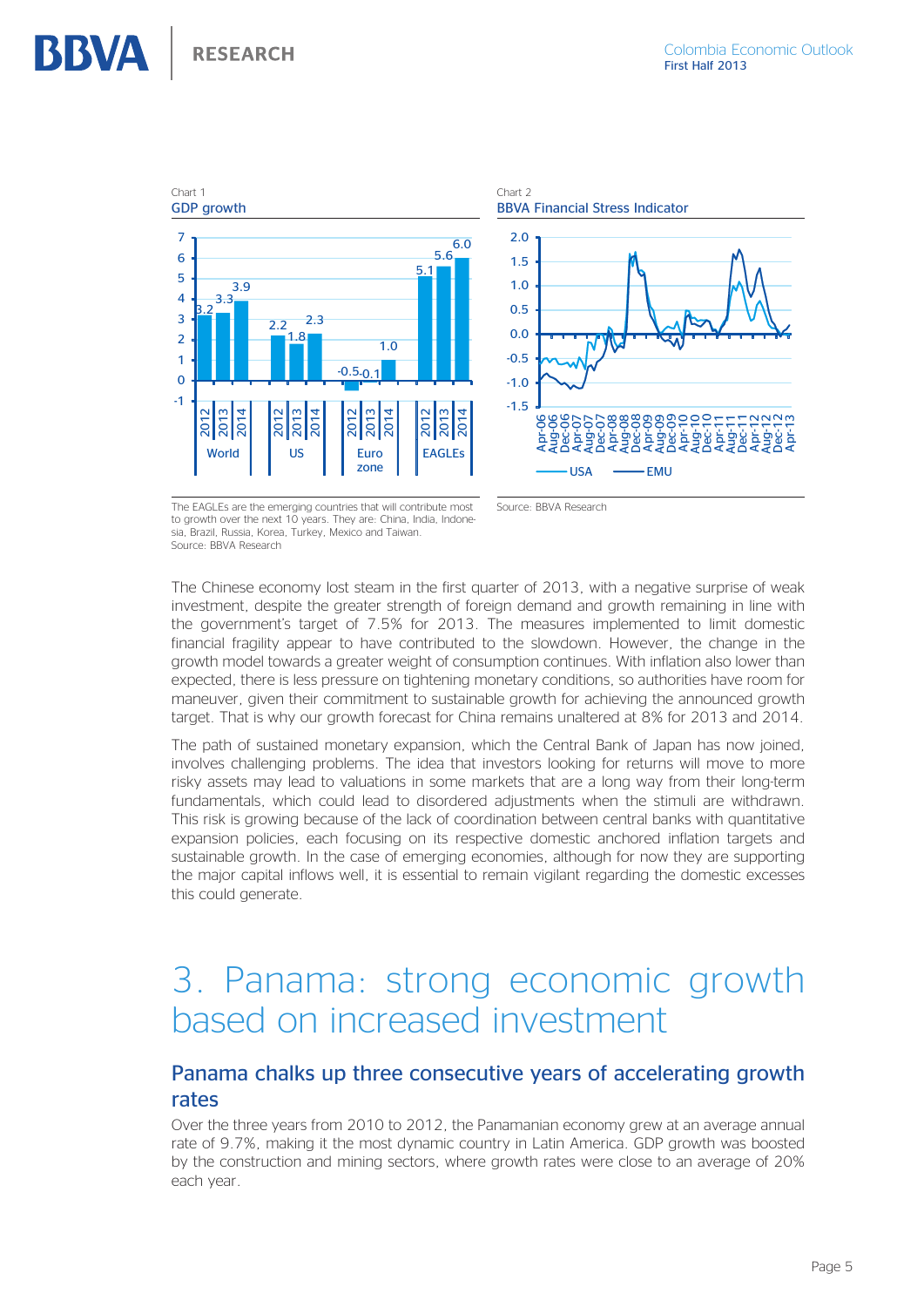**RESEARCH** 

These activities account for 9% of GDP and continued to accelerate in the second half of 2012. They were able to offset some of the downward trends in other sectors such as energy, domestic trade, financial services and transport, which account for around 52% of GDP. As a result, the economy as a whole did not slow down at the close of the previous year, reflecting a greater strength in the face of low global growth and a greater than expected capacity for executing investment expenditure (Chart 3).

Leading indicators at the start of 2013 suggest a very gradual slowdown in the economy, although the growth rates will remain high. The Monthly Index of Economic Activity (IMAE) grew between January and February at an annual 6.5%, below the rate for the fourth quarter of the previous year (9.3%) and for the whole of 2012 (9.5%). At the same time, the sales tax revenues slowed their rate of increase from 15.5% in 2012 to an annual 12.7% at the start of 2013, while growth in cement production fell from 26.2% to 1.1% in the first quarter.

But some indicators continue to show sustained expansion, and at high levels. Among the indicators that picked up their rate of growth in the first quarter are: energy consumption, vehicle sales, total imports in the Colon free trade zone and the total credit of the domestic banking system (Chart 4).



Source: INEC and BBVA Research Source: INEC, ADAP, Bank Superintendency and BBVA Research

### The high rate of investment in Panama for the next two years will sustain a dynamic economy

Available leading indicators following revision show that although Panama's economy is slowing, the pace is less pronounced and more gradual than we had anticipated previously. We have therefore revised upward our growth forecasts for 2013 and 2014, mainly due to the positive component of investment.

Investment was the component that sustained high growth so far and will be the main driver of the economy in the next two years. This will be possible because the country carried out a process of accelerated learning in terms of the project contracting and tendering process. As a result, Panama increased its capacity to manage and execute resources for construction and mining projects, both in the public sector and through private initiative.

We estimate a renewed increase in the weight of investment in the economy in 2013 and 2014. While our calculations put the rate at 29.6% of GDP in 2012, in 2014 the figure will be 31.5% of GDP. This level compares positively with an average rate of investment in Latin America of below 25% of GDP. It is even very close to the maximum rates observed in south-east Asian countries.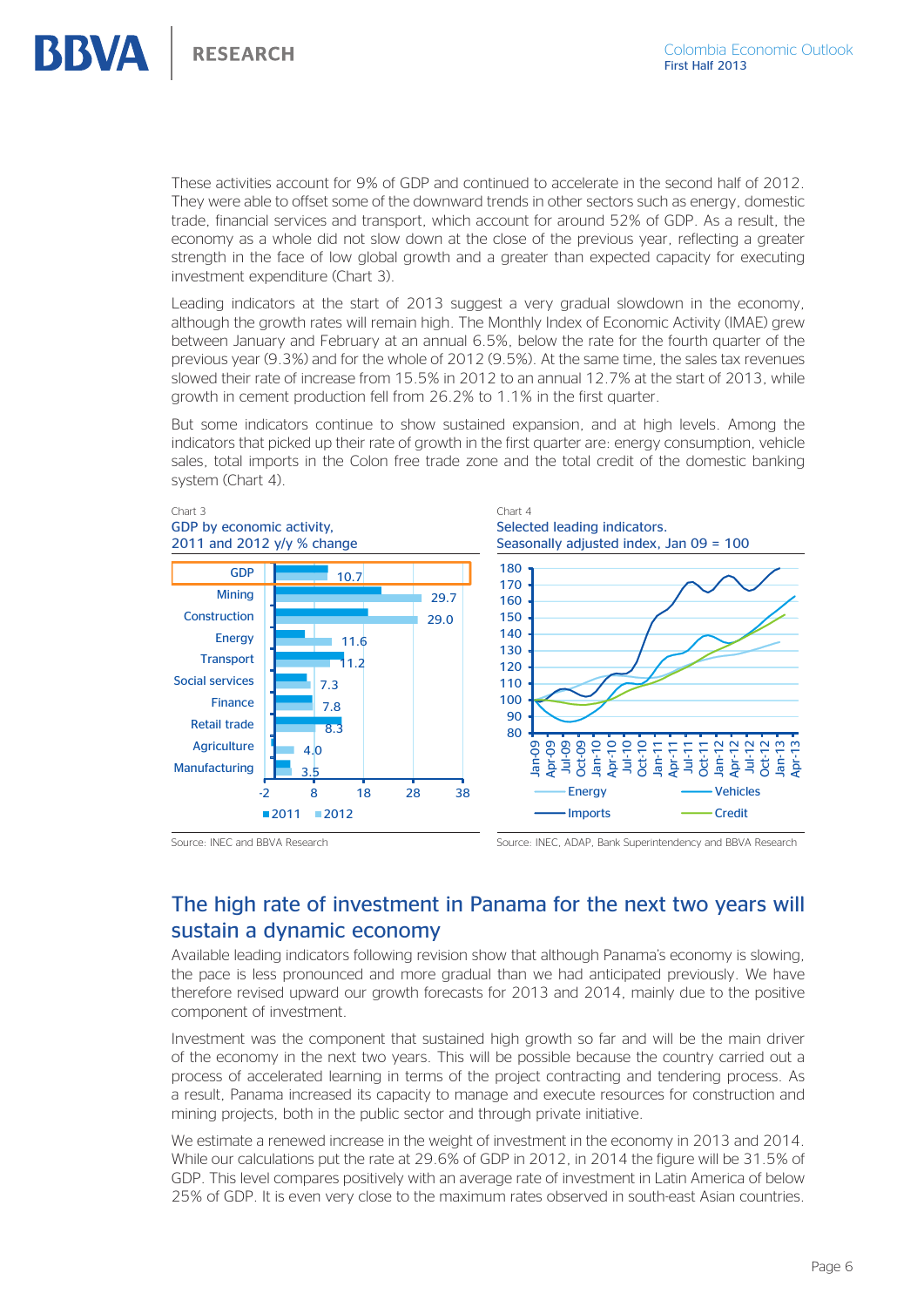

Thus Panama is guaranteeing a process of sustained increase in output capacity, while at the same time reducing the probability of an slump in activity over the upcoming years.

According to our forecasts, Panama's GDP will grow at 8.1% in 2013 and 7.6% in 2014 (Chart 5). Playing a key role in this expansion will be investment, which will grow at an annual average of 11.4% over the two years, and public consumption. Fiscal spending normally increases in preelection periods, in line with the country's economic and political cycle. This will be no exception. We forecast an increase in public consumption of an annual average of 7.2% in 2013 and 2014. Private-sector investment in mining, energy and building will add to the traction of public investment, but these sectors have less weight than those with a major government presence.

The unemployment rate is also at all-time lows and will boost growth in private consumption (see Box), although at slower rates than the GDP (annual average of 7.7% in 2013 and 2014). Finally, services for exports will pick up pace in the second half of the year, when world trade will benefit from the consolidation of the global recovery (Chart 6).

### New sources of expansion should be found to replace public expenditure and guarantee a long-term growth

The Panama Canal expansion project will be complete by 2015. The most important mass transport and urban road systems that included a high level of public investment should also be delivered by this date. In addition, the new government will have some budget restrictions for executing new major infrastructure and transport projects, given the fiscal targets to be met and the future amounts that will be committed by the current projects.

Thus the economy will have to find new sources of finance for investment and new projects in which the private sector can participate if it is to maintain a high rate of growth in the medium term. The mining and energy sector is a candidate for exercising this leadership. For this to be the case, mechanisms must be established for participation by the private sector and major internal and external investment flows have to be attracted. The final objective is to gradually reduce the country's dependence on hydrocarbons and the costs derived from faults in the current electricity system.

However, the share of the mining and energy sectors in overall GDP is not high, and they will not be able to offset entirely the lower public expenditure on investment. In other words, there is bound to be a slowdown in economic activity in the medium term. This should help control excess spending and limit the current demand pressures on domestic prices.

At the same time, this process of moderating activity will be favorable in terms of adjusting expansion to levels closer to the country's potential GDP. According to our estimates, Panama's output capacity will allow a maximum annual growth of 7% without generating domestic demand pressures on inflation and the current account. Expansion at above this level would limit the adjustment of the external deficit and raise inflation rates above 4%.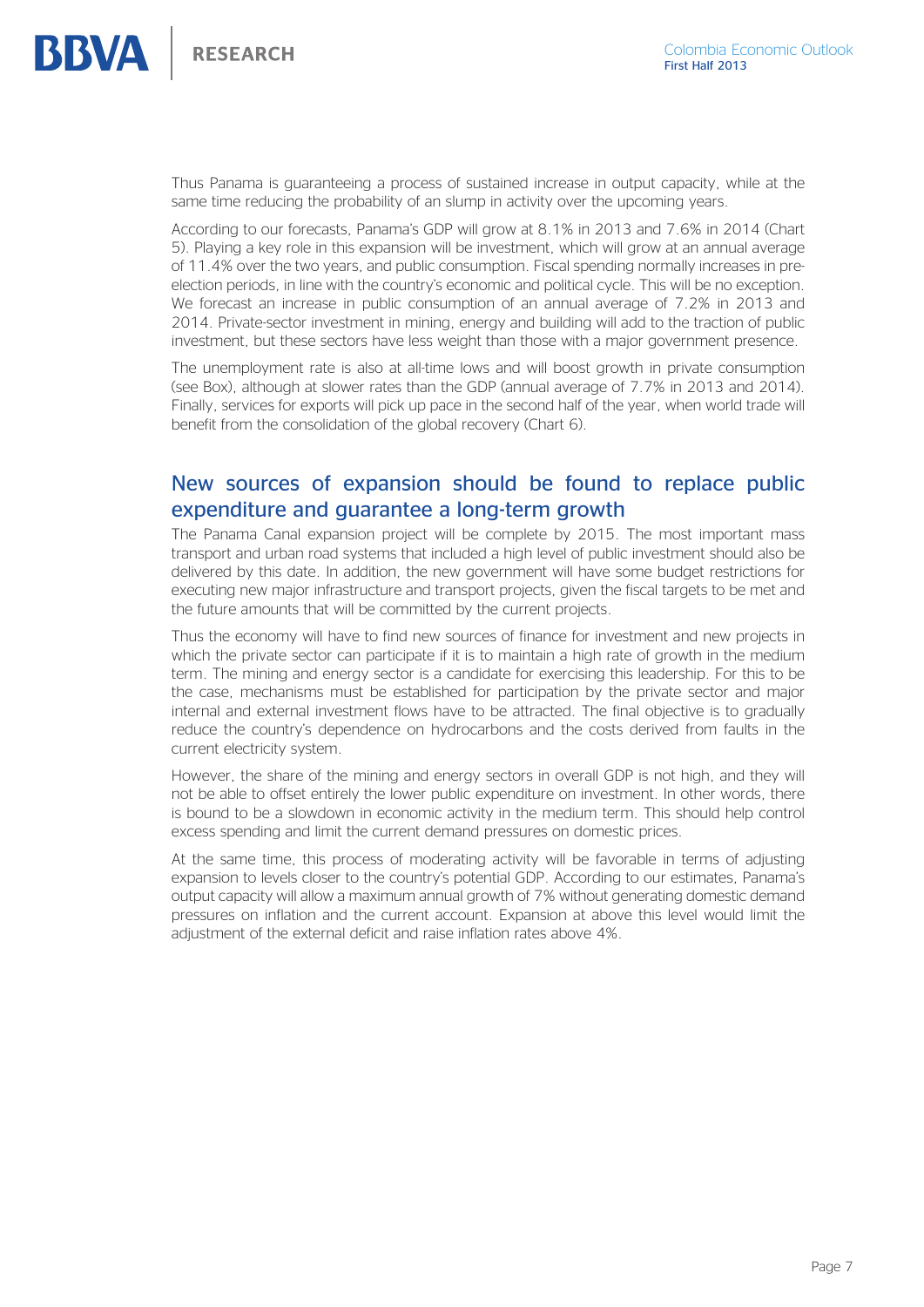



\*Domestic demand estimated for 2012 and projected for 2013 and 2014.

Source: INEC and BBVA Research

\*Contributions estimated for 2012 and forecast for 2013 and 2014.

Source: INEC and BBVA Research

### Gradual correction of the current-account deficit toward more sustainable levels

In 2012 the current-account deficit closed at 9% of GDP, under the figure for 2011, when it was 12.2% of GDP. The result shows a healthy adjustment of the external imbalance, as it was achieved in a context of high GDP growth, similar to a year previously. The factors allowing the adjustment came from the economy's greater capacity to generate foreign currency, rather than a weakening of domestic demand.

First, maximum levels of economic activity were achieved in the Colon Free Trade zone, with a significant increase in goods re-export. Second, increased income was generated from transport services, both maritime in the canal and the national airline operations center. As a result, fuel sales in the port increased notably. Third, although the remittance of dividends abroad increased due to the strength of foreign investment, the increase was limited by the significant level of domestic finance of the main projects in the country. In fact, the sectors with the biggest expansion, such as construction and mining, did not have a high level of imported components or foreign investment that could put excessive upward pressure on the current-account deficit.

Adjustment in the current-account deficit will continue in 2013 and 2014, supported by a slowdown in domestic demand. According to our forecasts, the current-account deficit for the two years will be 8.8% and 7.7% of GDP, respectively (Chart 7). Once the major projects in the country are completed, after 2015, the current account will begin to converge to more sustainable levels. This is not only because of less need for external finance, but also due to the increase in the country's logistical capacity and the generation of revenue from canal and air transport.

The current-account deficit will continue to be financed by a combination of foreign direct investment, at a rate of over 70%, credit and portfolio funds. However, the latter two options could have a greater relevance this year and next, to the extent that there is high level of global liquidity as a result of the monetary decisions taken by developed countries. After this, Panama will have to ensure a sustained source of long-term funds for its investment projects, above all if it aims to maintain the improvements in the country's foreign debt, which fell from 60% of GDP in 2000 to levels of slightly above 40% of GDP now.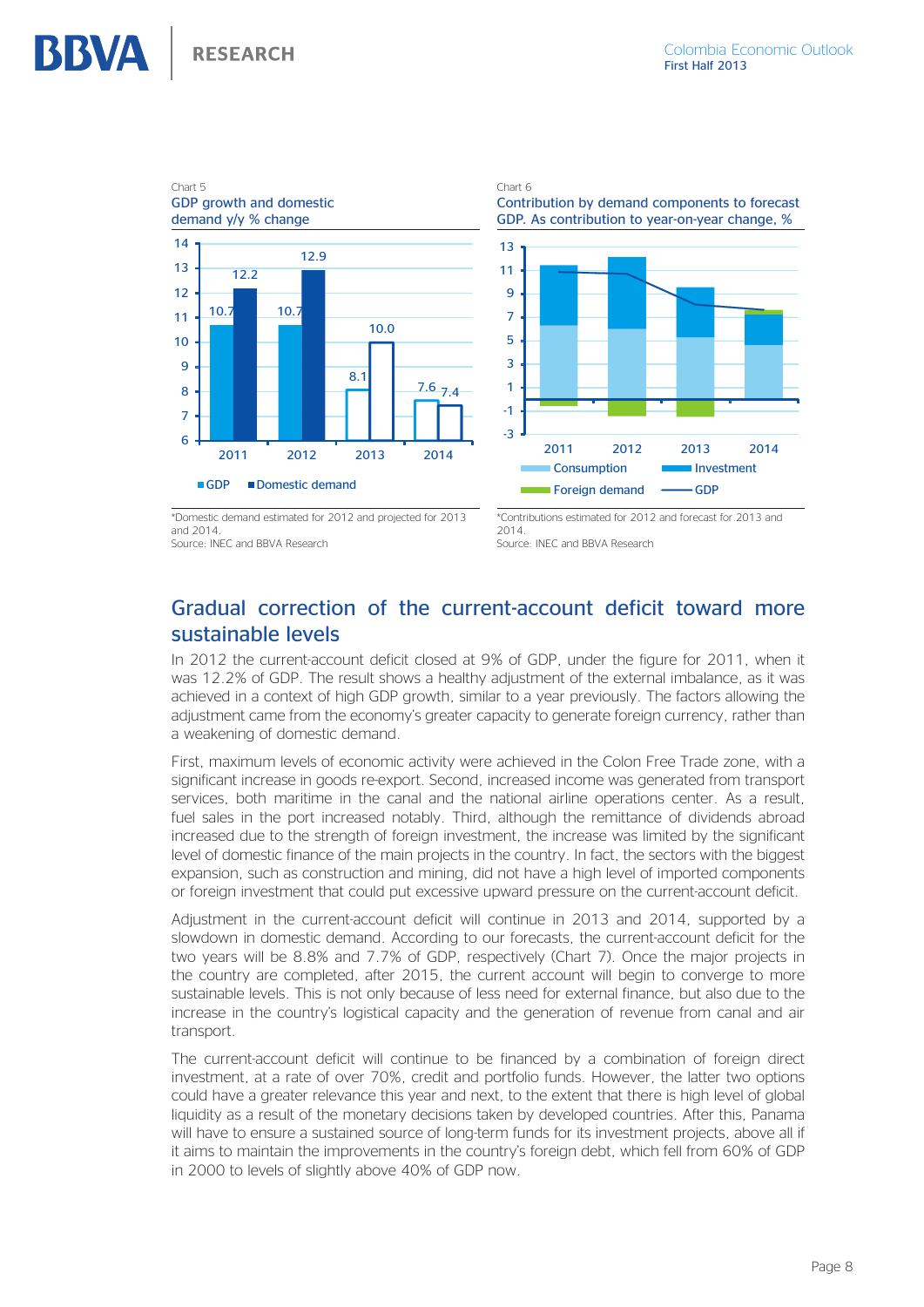**BBVA** RESEARCH





Source: INEC and BBVA Research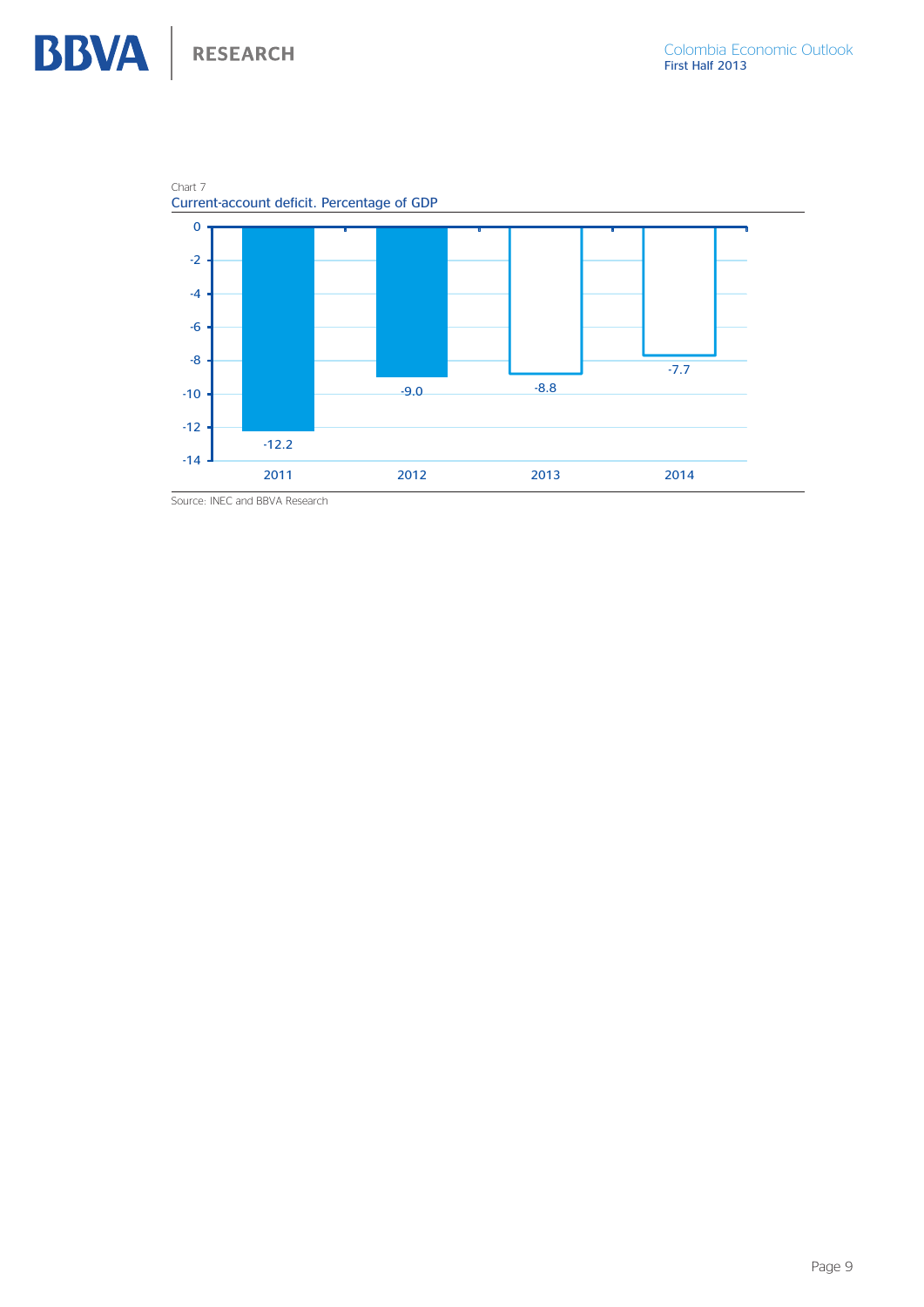### Box 1. Challenges in the labor market to maintain productivity and take advantage of the demographic dividend

#### The demographic dividend in Panama

<span id="page-9-0"></span>**BBVA** 

Panama's population is growing: the annual average rate of growth was 1.9% between 2000 and 2010, and the population increased from 3.0 to 3.7 million people. The proportion of people of a productive age is growing steadily compared with the proportion of people of a potentially inactive age. This is called the demographic dividend.

According to CEPAL figures, the demographic dividend will remain in place until 2025. Thus, while in 2000 there were 1.7 people aged between 15 and 64 for each person in the age range between 0 and 14 and over 65, in 2025 this ratio will be 1.9. In other words, the dependency ratio in Panama will continue to fall for another 13 years.

At the same time, an expanding labor supply resulting from the demographic dividend is a growth opportunity for the country. However, the materialization of the benefits of the dividend will depend on the way that the labor force is able to enter the labor market. If the growth of the population of a working age is not absorbed, or if



Source: INEC and BBVA Research

#### Improvements in productivity: The challenge is to maintain them by improving education

As well as strong job creation, labor productivity, measured as GDP per worker, has grown significantly in recent years (Chart 9).The annual average rate of growth was 5% between 2004 and 2012. The sectors that drove this increase most were construction, with an average annual growth of 8%, transport and communication services (7.5%) and hotels and restaurants (6.1%). The

jobs with a low level of productivity are created, only part of the demographic dividend will be used. In other words, not only low levels of unemployment are required, but also an efficient allocation of the labor factor.

Between 2001 and 2012 Panama had historically low rates of unemployment with significant improvements in labor productivity.

Between 2001 and 2012 the Panamanian economy generated jobs at an average annual rate of 4.1%, thus managing to absorb not only the growth of the population of an age to work (2.6%) and economically active (3.0%), but also reducing the unemployment rate (Chart 8). The employment rate, which is a proxy for demand for labor, is currently at a level that is very close to the overall participation rate, which is a proxy for labor supply. As a result, the economy is enjoying a historically low unemployment rate (4% in 2012), even compared with international levels.



Source: INEC and BBVA Research

productivity of the financial intermediation sector grew in line with the economy's average productivity, at an annual 5%.

If we examine a longer period, from 2001, productivity fell only at the start of the decade, between 2001 and 2003, probably due to the impact of the slowdown in the United States. In any event, in the complete period 2001-2012, productivity grew by an annual average of 3.2%.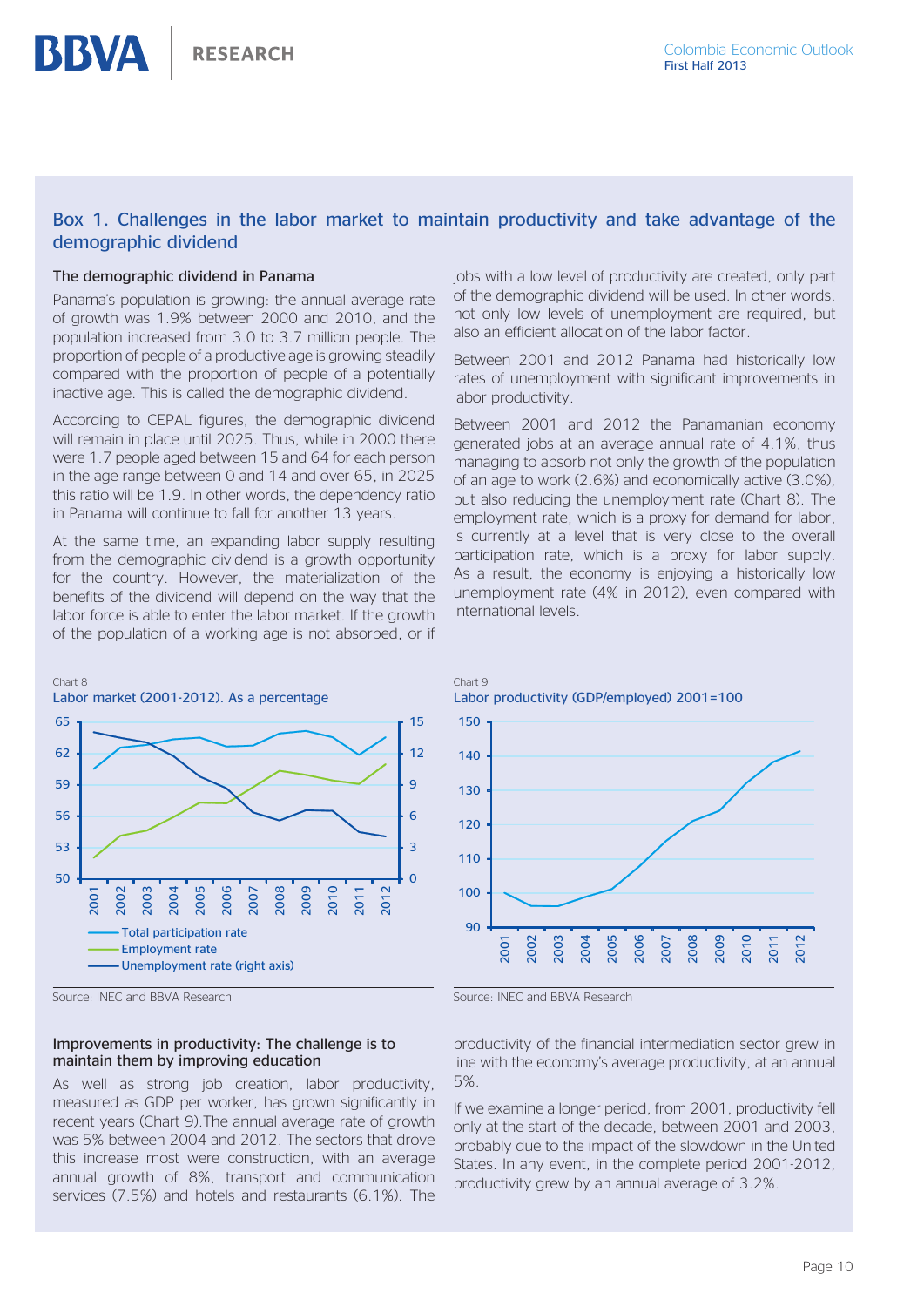Future productivity gains will depend on improvements in the quality of education and the capacity of local human capital to adapt to the requirements of the productive economy. According to the World Bank, using data from the Household Survey, there were around 100,000 migrant workers in Panama in 2008, amounting to 7% of the total. The same source reveals that the migrants had on average high educational levels, in fact higher than those of the locals. If those cases where they had the same educational level, the quality of education was better in the case of the migrants. In fact, judging by the results of the PISA 2009 tests, Panama has a lower quality education than the countries of origin of its immigrant workers (Chart 10).

This suggests that international immigrants have partly contributed to the increase in labor productivity in Panama. However, it is possible that additional progress in productivity from this source will be restricted by the Panamanian legislation on migration, which sets limits to the number of foreign workers in companies.

Another significant aspect in terms of productivity is the appropriateness of the workers for their jobs. Judging by the country's structure of production and the main subjects studied by the future professionals, there appears to be a mismatch between labor supply and demand. In fact, most students enroll in the social sciences and humanities (Chart 11). Only 8% study courses related to services (personal, transport, the environment and security), even though the transport sector alone accounts for 25% of Panama's GDP.



\* The PISA test is carried out by the OECD for more than 60 countries. It assesses the competence of students of 15 years of age in analysis, reasoning and communication. Source: OFCD and BBVA Research

#### Conclusions and challenges

Chart 10

**BBVA** 

The labor data in Panama appear conclusive in the sense that economic growth has allowed the creation of sufficient jobs to cover the increase in labor supply produced by demographic change, increases in labor participation and falling unemployment. In addition, the jobs created have been of good quality, judging by the significant increases in productivity. However, sustaining these levels

#### Chart 11 Enrolment in tertiary education. Percentage of total



Source: World Bank, based on UNESCO, and BBVA Research

of productivity will depend on improvements in the quality of education and the capacity of human capital to adapt to the requirements of the labor market. This is the only way to guarantee that expanding sectors can receive a sufficiently qualified labor force to guarantee sustained high rates of growth in the medium term.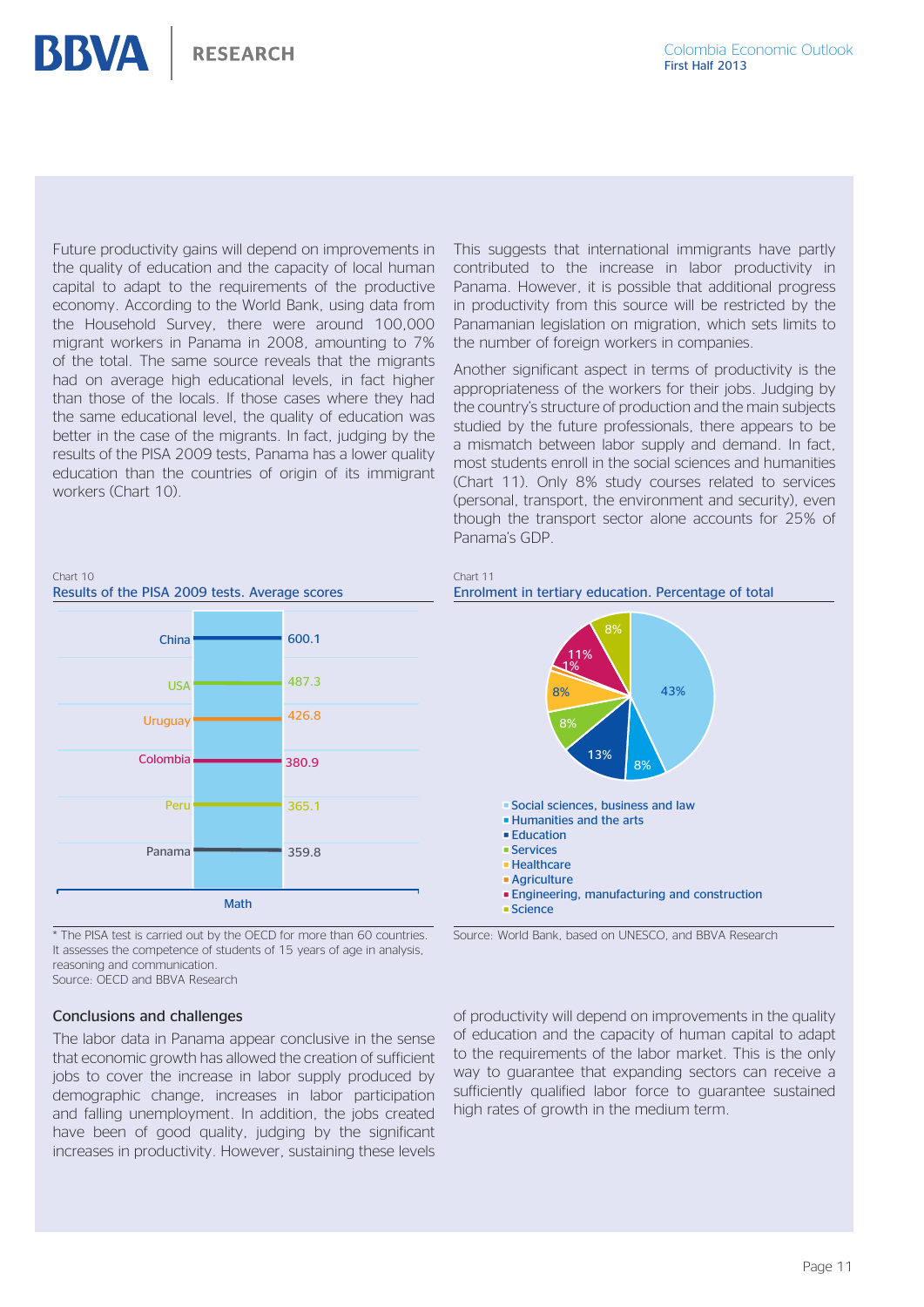# <span id="page-11-0"></span>4. Panama has a high structural inflation rate due to its dynamic economy and unemployment rates at all-time lows

Inflationary pressure in mid-2012, caused by high international cereal prices, eased at the end of 2012 and the start of 2013. As a result, inflation fell from 6.0% in July to 4.6% in December. The rate is now 4.1%, after a significant downward correction in March and April. This trend could be repeated until the end of the third quarter, because of the high comparison base in the same period of 2012, so that prices will increase by under 4%.

However, according to our forecasts, at the end of the year inflation will end above the current level, closer to 4.5%. The reasons for this upturn are both statistical and structural. The statistical reason is that at the end of 2012 the comparison base was lower due to the general fall in cereal prices and fuels at a global level. Structurally, economic growth will remain high, with a positive output gap and a labor market with all-time low unemployment (see Box).

High growth and labor pressure will be the determinants for maintaining medium-term inflation above the average observed between 2004-2007, when there was major economic growth (annual 8.8%) combined with low inflation (annual 2.5%). The structural change in inflation began in 2008, due to upward pressure from oil prices, and has remained in place until now because the unemployment rate reached record lows and there was higher than potential growth for several years in a row. That is why we estimate that inflation will end 2014 at above an annual 4% and will remain at a level of close to an annual 3.5% in the medium term (Chart 12).

This new inflation trend has led to a real appreciation in the currency since 2006 (Chart 13). The real bilateral exchange rate of the balboa against the dollar appreciated 17% from May 2006 to April 2013, at an annual rate of 2.7%. The appreciation was the result of the difference in inflation between Panama and the United States. While Panama had an annual average inflation rate of 4.9%, in the United States it was 2.2%.

Over the next five years, the trend in the currency will continue to be similar, but the pace of appreciation will moderate, as the difference in inflation trends between Panama and the United States will narrow (3.6% and 2.5% respectively). As a result, the balboa will appreciate in real terms by an annual 0.7%. So far, available data do not reveal any effect on the country's productivity of the balboa's appreciation in real terms (see Box).

80

Jan-03 Jan-04 Jan-05 Jan-06 Jan-07 Jan-08



Chart 13 Bilateral real exchange rate (vs. USD) Jan03=100 85  $90$ 95 100 105

Source: INEC and BBVA Research  $*$  The real exchange rate is calculated as the quotient of the inflation rates in the United States and Panama. Source: BBVA Research

Jan-09 Jan-10 Jan-11 Jan-12

Jan-13 Jan-14 Jan-15 Jan-16 Jan-17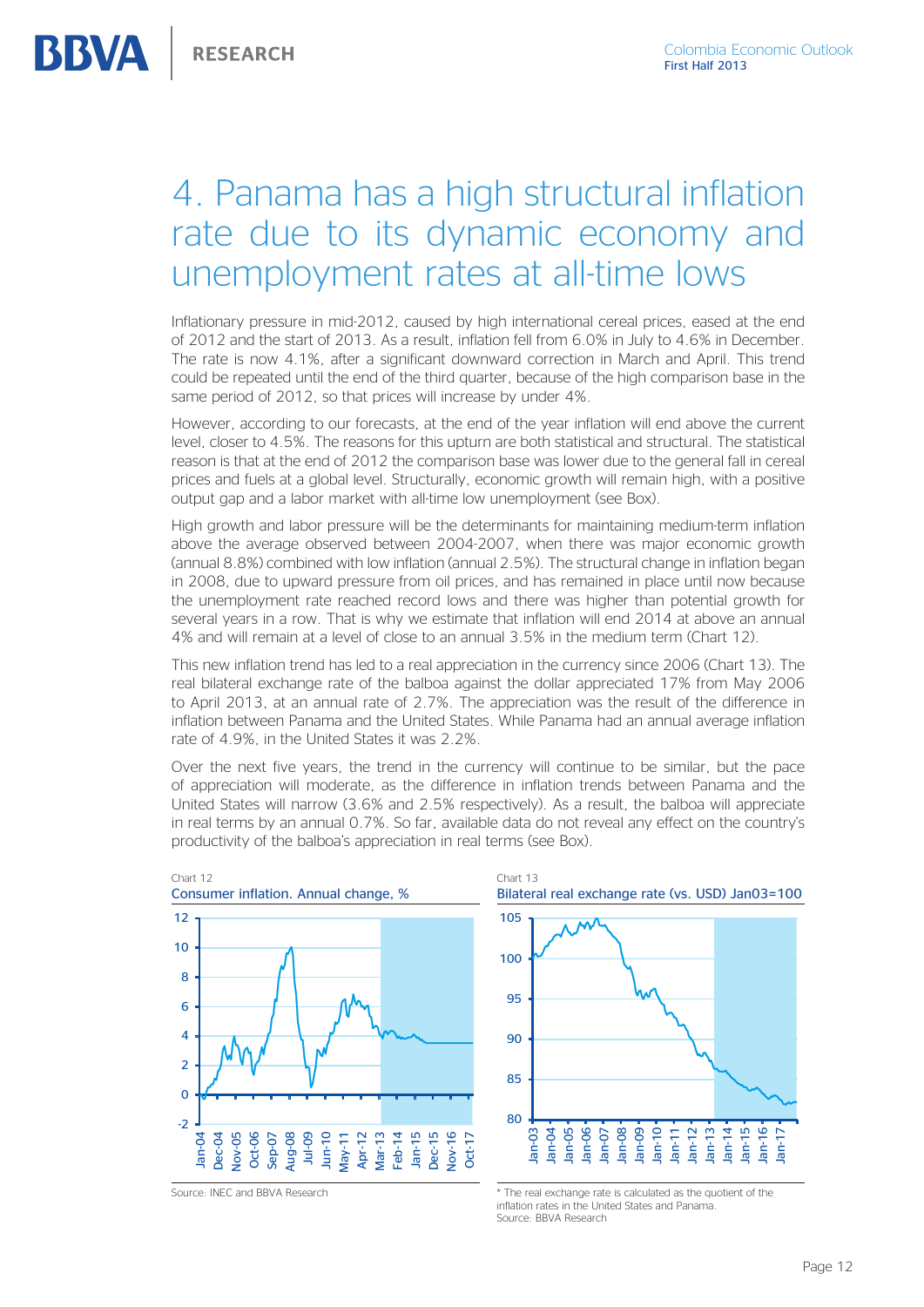# <span id="page-12-0"></span>5. The fiscal deficit will remain very close to the upper limit under the Fiscal Responsibility Law

In 2012 the fiscal deficit of the non-financial public sector (NFPS) was 2.1% of GDP, below the maximum permitted level of 2.9% of GDP for the year under the Fiscal Responsibility Law. However, these figures do not take into account the balance sheets of some companies that are not counted as in the NFPS, such as Empresa Nacional de Autopistas, Tocumen, S.A. and Empresa de Transmisión Eléctrica.

The NFPS data showed a better distribution of central government expenditure, which is now more focused on investment and with slower growth of current expenditure. According to official figures, capital expenditure increased from 31.9% of the total in 2011 to 34.9% in 2012. This is the result of growth of 16.2% in the total expenditure and 28.9% in capital expenditure. In addition, most of the capital efforts, at 76.5%, were financed by current savings, partly thanks to the lower rates of interest for government finance due to the restructuring of the debt portfolio.

Despite this good results in 2012, we believe that the fiscal deficit will not continue to fall in 2013 and 2014. Quite the reverse, a high level of budgetary execution is expected, despite lower economic growth and possibly lower growth in public revenues. Expenditure will be on both investment and operations. Capital expenditure, which includes turnkey projects, will continue growing at double-digit rates. In fact, the central government has awarded more than USD 2,800 million in turnkey projects lasting through 2018, amounting to 17% of the 2013 budget. Of this total, last year USD 170 million were paid, and it USD 429 million is expected to be paid in 2013, USD 564 million in 2014, USD 532 million in 2015 and USD 238 million in 2016.

The volume of turnkey projects could increase. Under current law, which establishes that the government may not commit more than 20% of the investment budget for each year to turnkey projects, in 2013 projects of around USD 1,500 million could be initiated out of a total investment budget of USD 7,900 million. This budget could be allocated to works outside Panama City, among them the Inter-American highway between Santiago de Veraguas and David, Chiriquí.

In addition to this, the National Assembly has approved a new upward revision of the upper limit of the Fiscal Responsibility Law from 2.8% to 3.1% of GDP for 2013, with the aim of dealing with the damage caused by severe winter conditions in the country. Expenditure on operations will be boosted by the increase of 12.7% in the value of the annual budget for 2013, which was calculated based on a 12% growth of nominal GDP, similar to our forecast. For 2014, the limit under the law has remained unaltered at 2.7% of GDP.

Our forecasts put the fiscal deficit at 2.8% of GDP in 2013 and 2.7% in 2014 (Chart 14). However, the recent government decisions increasing the upper limit of the Fiscal Responsibility Law for 2013 introduce an upward bias to the forecast deficit. Even so, this level of deficit would not be counterproductive for the economy provided that the 2012 trend was maintained: in other words, greater growth on capital expenditure and current expenditure kept in check. This combination will allow an increase in the productive capacity of the country without generating additional demand pressures from fiscal policy, which can trigger additional inflation.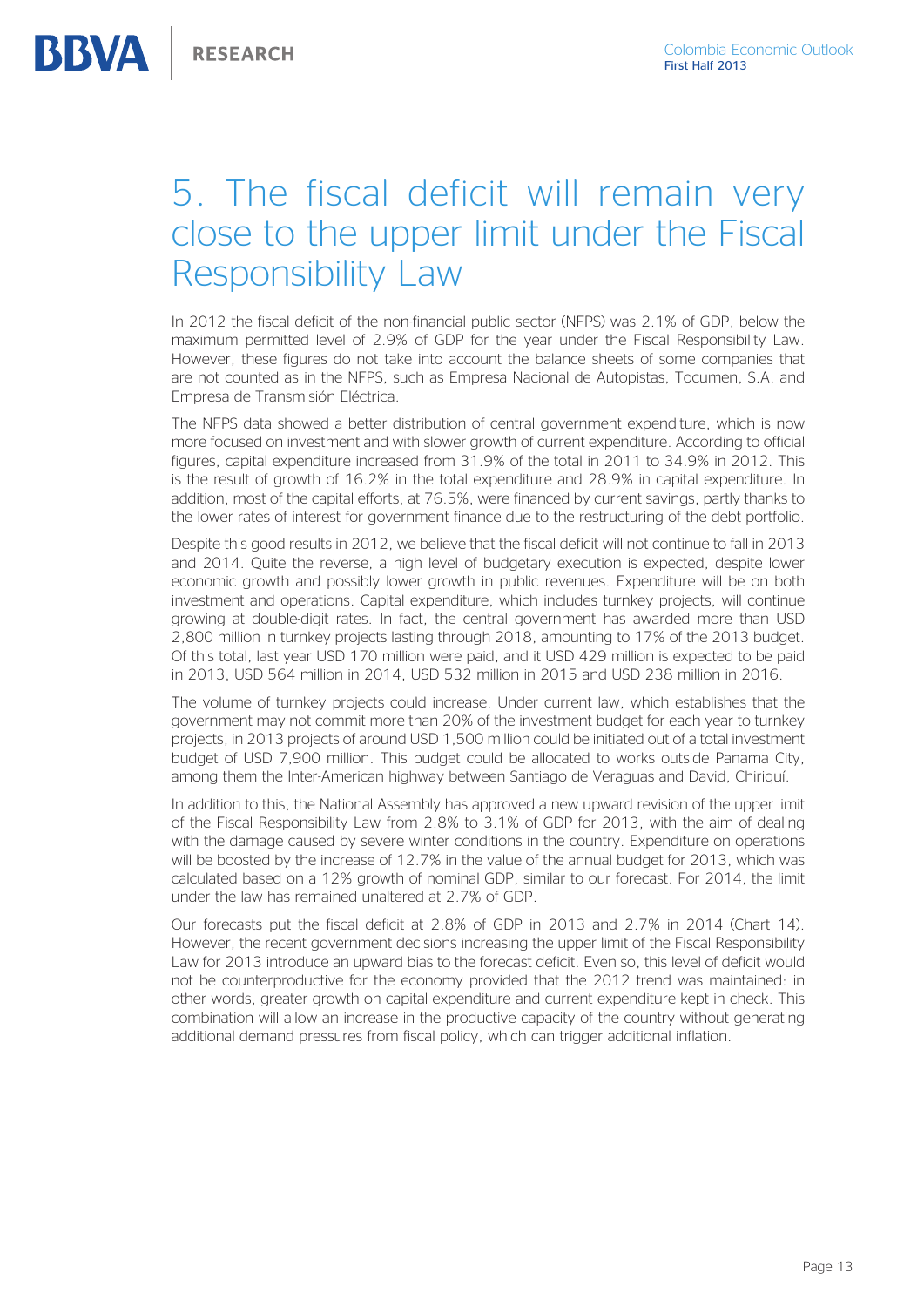Chart 14

<span id="page-13-0"></span>**BBVA** 



Source: Ministry of Economy and Finance and BBVA Research

# 6. Reduction of global trade and lower capital flows to emerging countries are the external risks faced by the economy of Panama

Panama will have to tackle two sets of risk. One set is the result of domestic factors and the other arises from global tensions that could occur with a low level of probability. First, Panama has a very tight labor market, with significant wage pressures and high labor demand (see Box). This could affect inflation in the medium term and involve a risk of the economy overheating. The work of limiting this risk should start with the government, which should limit the procyclical nature of its current expenditure and start a credible fiscal adjustment, without adding to the flexibility of its fiscal rules, as happened recently. At the same time, only when Panama can ensure it has a sound base of domestic and external private investment, will it be able to guarantee high rates of growth in the medium term (see Section 3). Otherwise, once public expenditure is adjusted, as it must be, growth could return to lower than potential levels.

Second, the expansion to the Panama Canal was based on the premise of increased global trade and a sustained growth in revenues from services in the Canal Tree Trade Zone. In other words, it is expected that part of the investment will be recovered by the strength of the economy, increased trading capacity and the collection of higher tax revenues and customs tariffs.

Deterioration in the global volume of trade that reduced demand for services derived from the Canal could limit the benefits from expansion. In this case, the government could opt for allowing the deficit to increase and finance the work on the Canal through greater short-term indebtedness. This decision would maintain growth in the country at high levels, although lower than those forecast in a scenario of normal conditions, but it would demand greater fiscal adjustment commitments in the future.

At the same time the country has to face an increase in its current-account deficit due to lower revenues from exports, re-exports and the provision of trade services. This could speed up the process of running down international reserves that has taken place in Panama since 2010,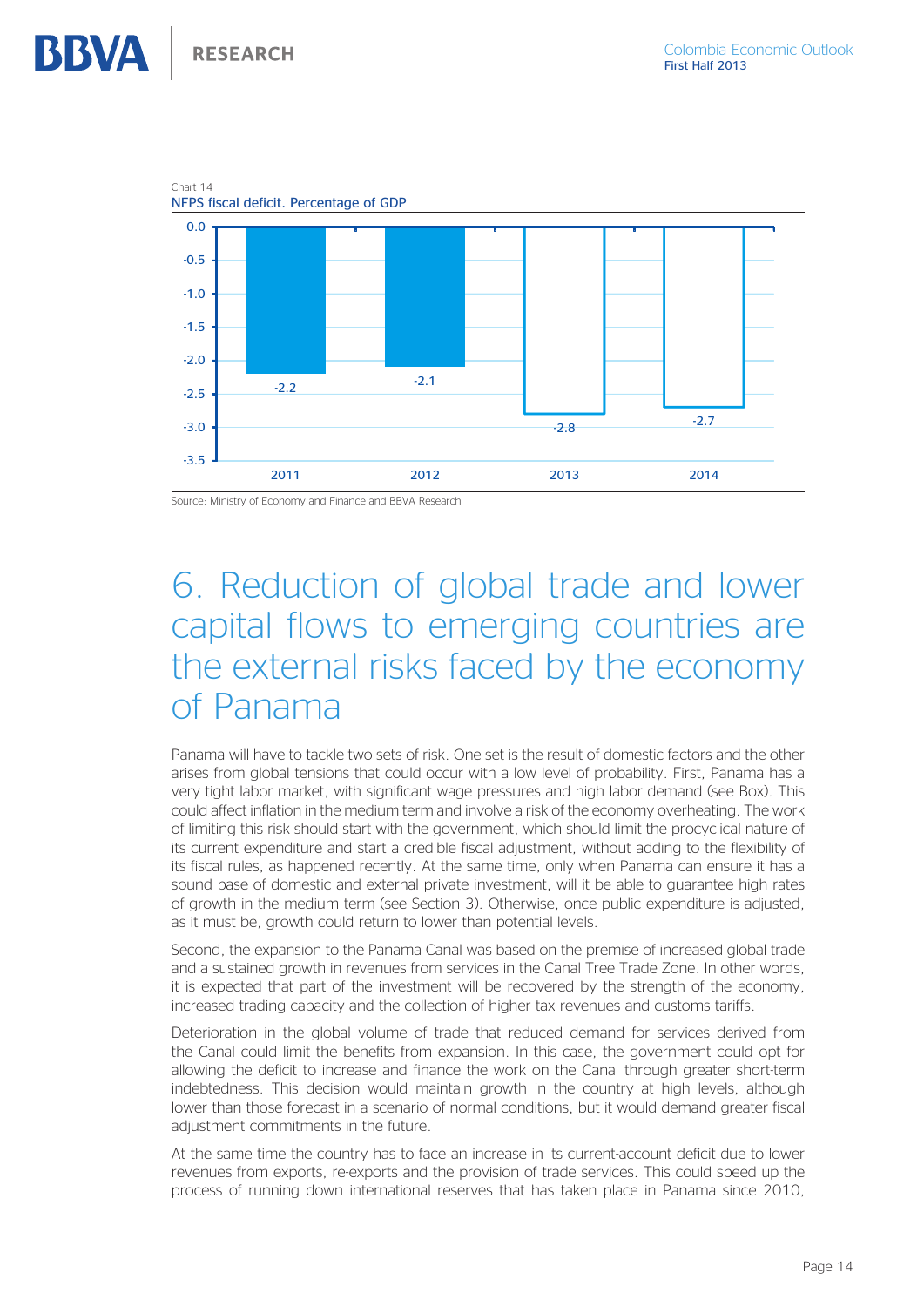<span id="page-14-0"></span>

according to available figures from the National Bank of Panama, and require an additional adjustment of domestic demand to return to a sustainable current-account deficit.

A more demanding requirement for closing the current-account deficit would arise in a scenario of major global turbulence that implies a return of international capital to developed countries, which investors consider lower risk. In this case, Panama would have limited access to external sources of finance, both in terms of direct investment and in trade credits, by which it could maintain a balance of payments in equilibrium. This channel of transmission of global financial tensions would therefore lead to a further adjustment in domestic demand and limit the mediumterm growth of the Panamanian economy.

# 7. Tables

Table 1

Macroeconomic forecast annual

|                              | 2011    | 2012   | 2013   | 2014   |
|------------------------------|---------|--------|--------|--------|
| GDP $(y/y \%)$               | 10.8    | 10.7   | 8.1    | 7.6    |
| Private Consumption (y/y %)  | 9.7     | 9.2    | 8.0    | 7.3    |
| Public Consumption (y/y %)   | 7.3     | 8.0    | 8.5    | 5.8    |
| Fixed Investment (y/y %)     | 19.9    | 23.0   | 14.5   | 8.3    |
| Inflation $(y/y \% EoP)$     | 6.3     | 4.6    | 4.6    | 4.1    |
| Exchange Rate (vs. USD, EoP) | 1.0     | 1.0    | 1.0    | 1.0    |
| Interest Rate (%, EoP)       | 1.4     | 1.7    | 1.8    | 2.6    |
| Fiscal Balance (% GDP)       | $-2.2$  | $-2.1$ | $-2.8$ | $-2.7$ |
| Current Account (% GDP)      | $-12.2$ | $-9.0$ | $-8.8$ | $-7.7$ |

Source: INEC, Superbancos, Ministry of Economy and Finance and BBVA Research

Table 2

#### Macroeconomic Forecast Quarterly

|             | Inflation (y/y %, EoP) | Reference rate (APR %, EoP) |
|-------------|------------------------|-----------------------------|
| <b>1Q11</b> | 5.5                    | 2.11                        |
| 2Q11        | 6.5                    | 2.01                        |
| 3Q11        | 6.1                    | 1.42                        |
| 4Q11        | 6.3                    | 1.40                        |
| <b>1Q12</b> | 6.3                    | 1.50                        |
| <b>2Q12</b> | 5.8                    | 1.44                        |
| 3Q12        | 5.4                    | 1.57                        |
| 4Q12        | 4.6                    | 1.48                        |
| <b>1Q13</b> | 4.5                    | 1.54                        |
| 2Q13        | 4.6                    | 1.60                        |
| 3Q13        | 4.6                    | 1.66                        |
| 4Q13        | 4.6                    | 1.79                        |
| <b>1Q14</b> | 4.0                    | 2.05                        |
| 2Q14        | 3.8                    | 2.25                        |
| 3Q14        | 3.9                    | 2.36                        |
| 4Q14        | 4.1                    | 2.58                        |

Source: INEC, Superbancos, Ministry of Economy and Finance and BBVA Research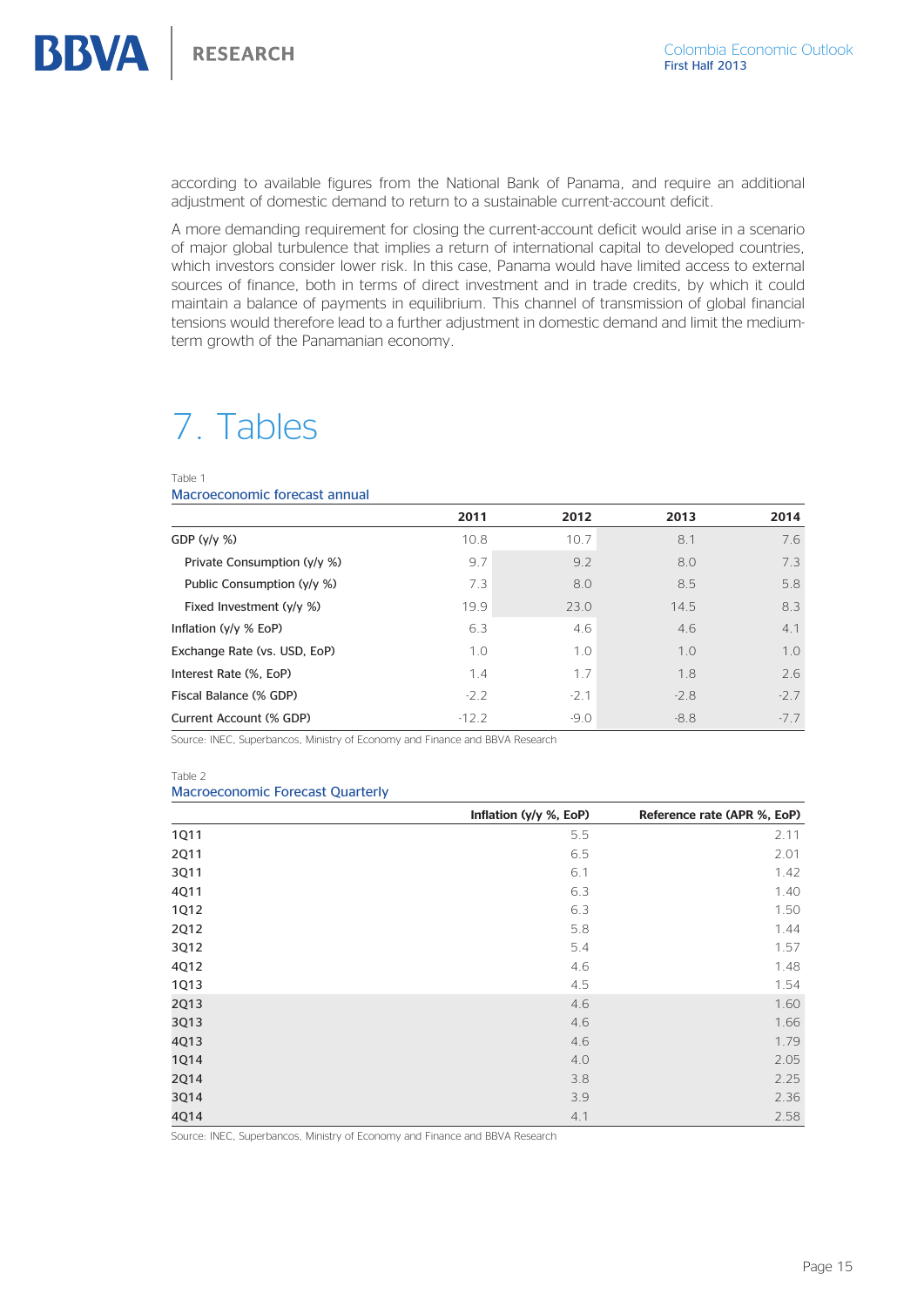#### DISCLAIMER

This document and the information, opinions, estimates and recommendations expressed herein, have been prepared by Banco Bilbao Vizcaya Argentaria, S.A. (hereinafter called "BBVA") to provide its customers with general information regarding the date of issue of the report and are subject to changes without prior notice. BBVA is not liable for giving notice of such changes or for updating the contents hereof.

This document and its contents do not constitute an offer, invitation or solicitation to purchase or subscribe to any securities or other instruments, or to undertake or divest investments. Neither shall this document nor its contents form the basis of any contract, commitment or decision of any kind.

Investors who have access to this document should be aware that the securities, instruments or investments to which it refers may not be appropriate for them due to their specific investment goals, financial positions or risk profiles, as these have not been taken into account to prepare this report. Therefore, investors should make their own investment decisions considering the said circumstances and obtaining such specialized advice as may be necessary. The contents of this document is based upon information available to the public that has been obtained from sources considered to be reliable. However, such information has not been independently verified by BBVA and therefore no warranty, either express or implicit, is given regarding its accuracy, integrity or correctness. BBVA accepts no liability of any type for any direct or indirect losses arising from the use of the document or its contents. Investors should note that the past performance of securities or instruments or the historical results of investments do not guarantee future performance.

The market prices of securities or instruments or the results of investments could fluctuate against the interests of investors. Investors should be aware that they could even face a loss of their investment. Transactions in futures, options and securities or high-yield securities can involve high risks and are not appropriate for every investor. Indeed, in the case of some investments, the potential losses may exceed the amount of initial investment and, in such circumstances, investors may be required to pay more money to support those losses. Thus, before undertaking any transaction with these instruments, investors should be aware of their operation, as well as the rights, liabilities and risks implied by the same and the underlying stocks. Investors should also be aware that secondary markets for the said instruments may be limited or even not exist.

BBVA or any of its affiliates, as well as their respective executives and employees, may have a position in any of the securities or instruments referred to, directly or indirectly, in this document, or in any other related thereto; they may trade for their own account or for third-party account in those securities, provide consulting or other services to the issuer of the aforementioned securities or instruments or to companies related thereto or to their shareholders, executives or employees, or may have interests or perform transactions in those securities or instruments or related investments before or after the publication of this report, to the extent permitted by the applicable law.

BBVA or any of its affiliates´ salespeople, traders, and other professionals may provide oral or written market commentary or trading strategies to its clients that reflect opinions that are contrary to the opinions expressed herein. Furthermore, BBVA or any of its affiliates' proprietary trading and investing businesses may make investment decisions that are inconsistent with the recommendations expressed herein. No part of this document may be (i) copied, photocopied or duplicated by any other form or means (ii) redistributed or (iii) quoted, without the prior written consent of BBVA. No part of this report may be copied, conveyed, distributed or furnished to any person or entity in any country (or persons or entities in the same) in which its distribution is prohibited by law. Failure to comply with these restrictions may breach the laws of the relevant jurisdiction.

In the United Kingdom, this document is directed only at persons who (i) have professional experience in matters relating to investments falling within article 19(5) of the financial services and markets act 2000 (financial promotion) order 2005 (as amended, the "financial promotion order"), (ii) are persons falling within article 49(2) (a) to (d) ("high net worth companies, unincorporated associations, etc.") Of the financial promotion order, or (iii) are persons to whom an invitation or inducement to engage in investment activity (within the meaning of section 21 of the financial services and markets act 2000) may otherwise lawfully be communicated (all such persons together being referred to as "relevant persons"). This document is directed only at relevant persons and must not be acted on or relied on by persons who are not relevant persons. Any investment or investment activity to which this document relates is available only to relevant persons and will be engaged in only with relevant persons.The remuneration system concerning the analyst/s author/s of this report is based on multiple criteria, including the revenues obtained by BBVA and, indirectly, the results of BBVA Group in the fiscal year, which, in turn, include the results generated by the investment banking business; nevertheless, they do not receive any remuneration based on revenues from any specific transaction in investment banking.

BBVA is not a member of the FINRA and is not subject to the rules of disclosure affecting such members.

"BBVA is subject to the BBVA Group Code of Conduct for Security Market Operations which, among other regulations, includes rules to prevent and avoid conflicts of interests with the ratings given, including information barriers. The BBVA Group Code of Conduct for Security Market Operations is available for reference at the following web site: www.bbva.com / Corporate Governance".

BBVA is a bank supervised by the Bank of Spain and by Spain's Stock Exchange Commission (CNMV), registered with the Bank of Spain with number 0182.